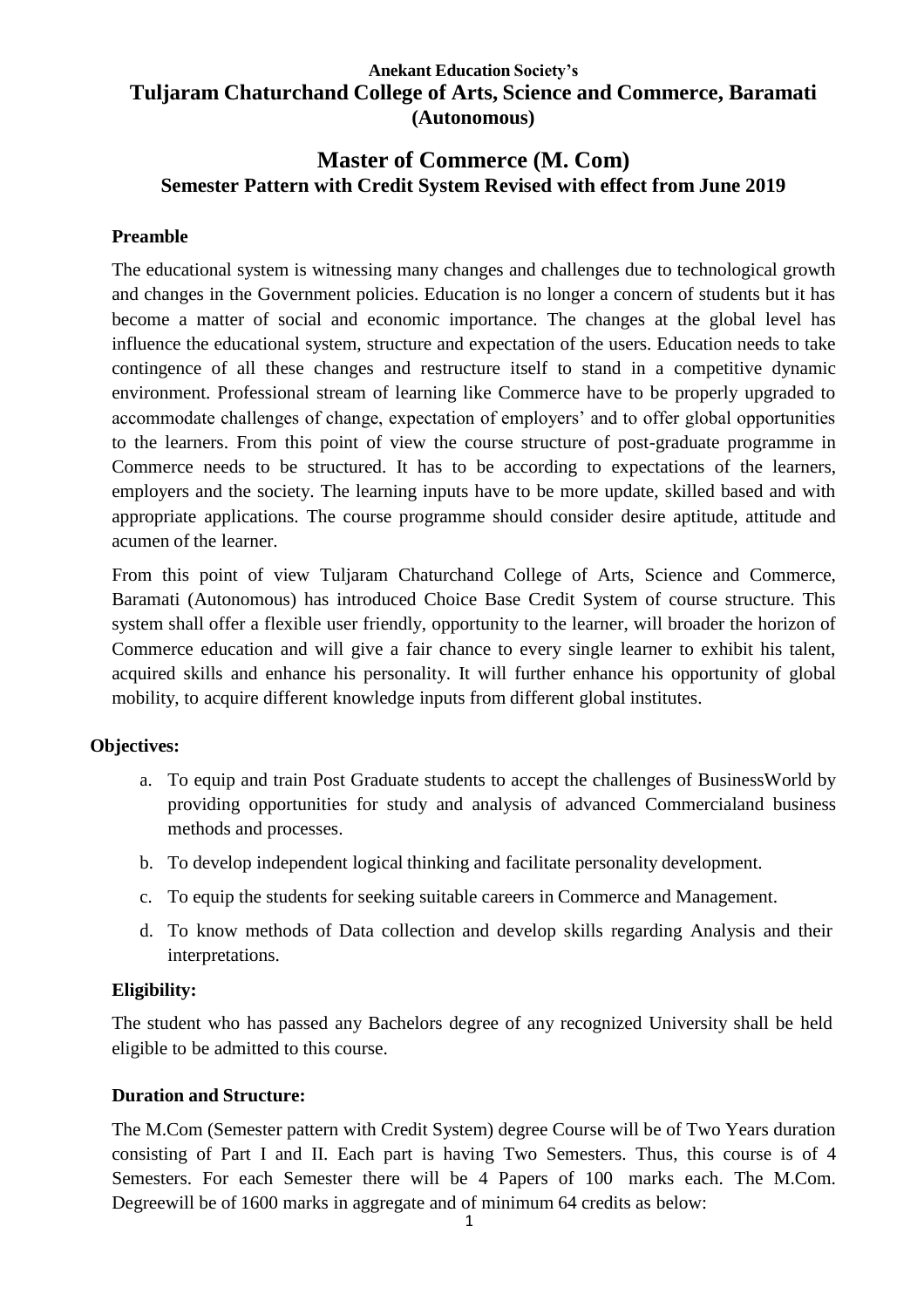**M.Com. PART - I**

| <b>Semester</b> | Code      | <b>Paper Title</b>               | <b>Credit</b>  | <b>Exam</b> | <b>Marks</b> |
|-----------------|-----------|----------------------------------|----------------|-------------|--------------|
|                 | COMMA4101 | <b>Management Accounting</b>     | 4              | E/E         | $50 + 50$    |
|                 | COMSM4102 | Strategic Management             | 4              | I/E         | $50 + 50$    |
|                 | COMAA4103 | <b>Advanced Accounting</b>       | 4              | E/E         | $50 + 50$    |
|                 | COMIT4104 | Income Tax                       | 4              | I/E         | $50 + 50$    |
|                 |           | Human Rights-I                   | $\mathbf{2}$   |             |              |
|                 |           | Introduction to Cyber Security-I | $\overline{2}$ |             |              |
|                 |           | <b>Certificate Course</b>        | $\overline{2}$ |             |              |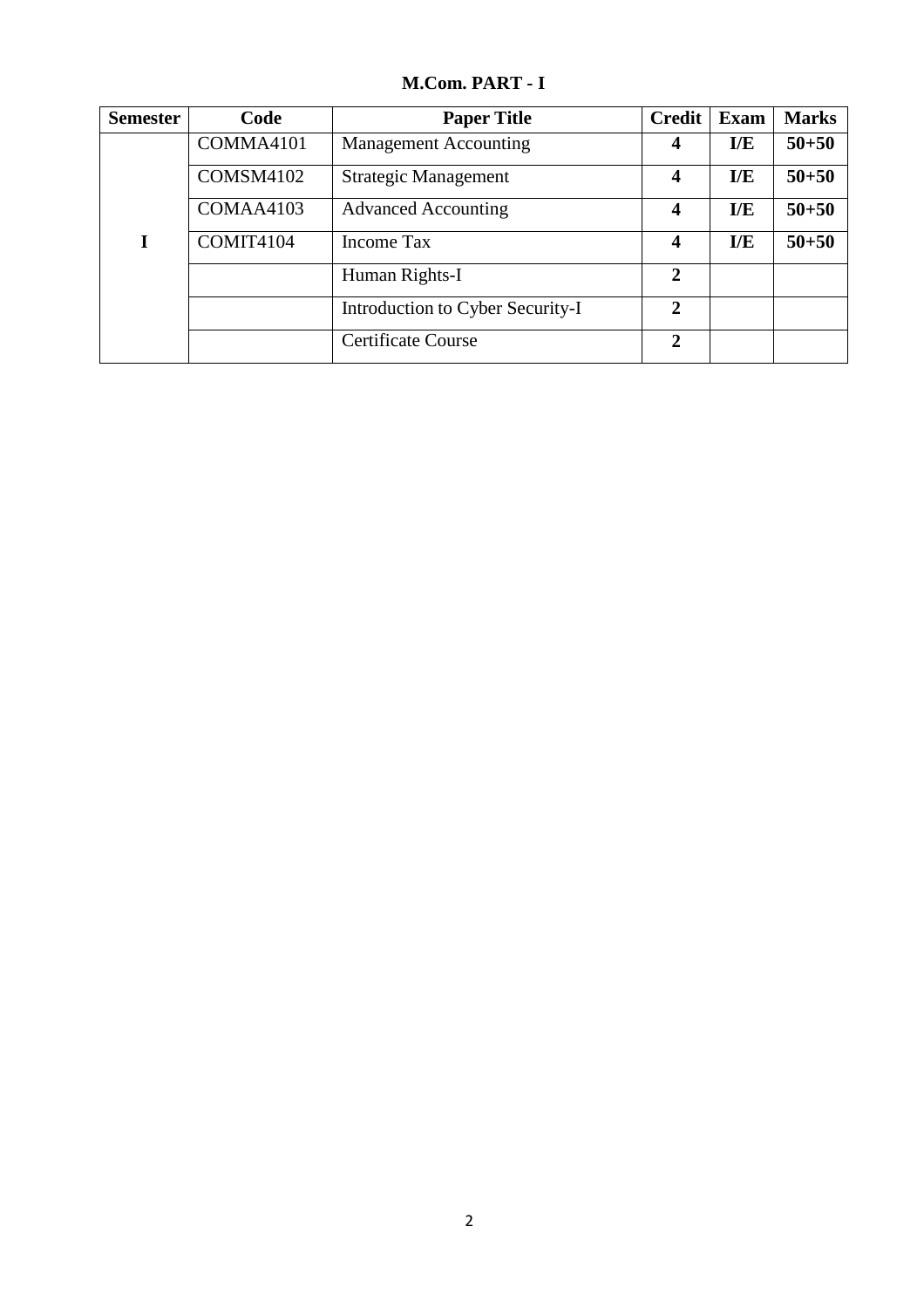### **SYLLABUS FOR M. COM. PART-I (w. e. from June, 2019) Academic Year 2019-2020**

| <b>Class</b>  | $: M. Com. Part I (Semester-I)$ |                                              |
|---------------|---------------------------------|----------------------------------------------|
|               | Paper Code: COMMA4101           |                                              |
| Paper         | $\mathbf{r}$ $\mathbf{r}$       | <b>Title of Paper: Management Accounting</b> |
| <b>Credit</b> | : 04                            | No. of lectures : 48                         |

### **Learning Objectives:**

- 1. To enable students to acquire sound Knowledge of concepts, methods and techniques of management accounting
- 2. To make the students to develop competence with their usage in managerial decision making and control.
- 3. To help students to develop skills for applying analytical thinking to resolve the business problems.

### **Learning Outcome:**

This will help the students to get in-depth knowledge about Management Accounting and its importance. It would also enable the students to know about Financial Statement Analysis, Utility of Cash flow Analysis and Uses of fund flow statement. It would also be able to know about working capital management and its components.

### **TOPICS/CONTENTS**

### **UNIT 1: BASIC CONCEPTS (06)**

- 
- 1.1.Management Accounting- Meaning and Definition, Characteristics Objectives, Scope 1.2.Functions of Management Accounting, Difference between Financial, Cost and Management Accounting
- 1.3.Tools and Techniques of Management Accounting
- 1.4.Advantages and Limitations of Management Accounting
- 1.5.Installation of Management Accounting System
- 1.6.Management Accountant: Functions and Duties Essential qualities

### **UNIT 2: FINANCIAL STATEMENT ANALYSYS (06)**

- 2.1.Introduction objectives of analysis of financial statement
- 2.2.Tools of financial statement analysis
- 2.3. Multi step income statement,
- 2.4. Types of Analysis: Horizontal analysis, Commonsized analysis, Trend analysis etc.
- 2.5.Preparation of Analytical Balance Sheet.

### **UNIT 3: RATIO ANALYSIS (12)**

- 3.1. Ratio Analysis-Meaning and rationale, advantages and limitations.
- 3.2. Types of Ratios: Liquidity Ratios, Solvency Ratios, Profitability Ratios, Efficiency Ratios, Integrated Ratios.
- 3.3. Analysis and Interpretation of financial statements of various business entities such as Banks, Companies, Co-operative Societies, Market Committees etc.
- 3.4. Preparation of Practical Project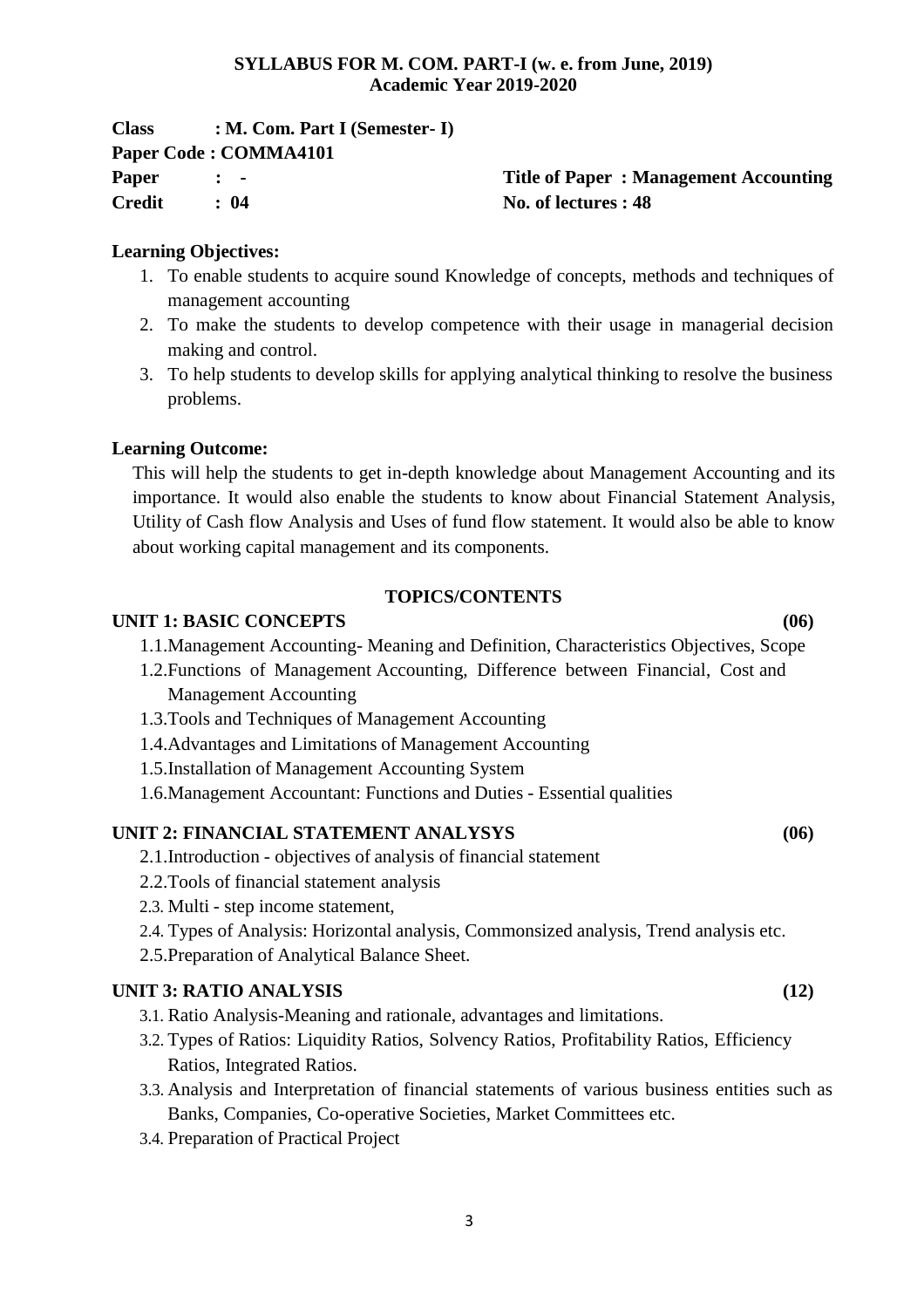### **UNIT 4: FUND FLOW AND CASH FLOW STATEMENT (12)**

- 4.1. **Fund flow statement** -Uses of fund flow statement, Funds Flow Statement and Income Statement. Preparation of Funds Flow Statement.
- 4.2. **Cash flow statement**  Preparation of Cash Flow Statement. Difference between Cash-Flow and Funds-Flow Statement Analysis. Utility of Cash flow Analysis. Limitations of Cash Flow Analysis.

# **UNIT 5: WORKING CAPITAL MANAGEMENT (12)**

- 5.1.Concept and definition of working capital, Determination of Working capital
- 5.2.Assessment of Working Capital: Needs and Importance
- 5.3.Types of Working Capital (Gross WC and Net WC)
- 5.4.Factors affecting working capital
- 5.5.Components of Working Capital Management (Cash Management, Accounts Receivable Management and Inventory Management).

### **Recommended Books:**

- R. N. Anthony , G. A. Walsh: Management Accounting
- M. Y. Khan. K. P. Jain: Management Accounting
- I. M. Pandey: Management Accounting
- J. Betty: Management Accounting
- S. N. Maheshwari: Principles of Management Accounting

**\*\*\*\*\*\*\*\***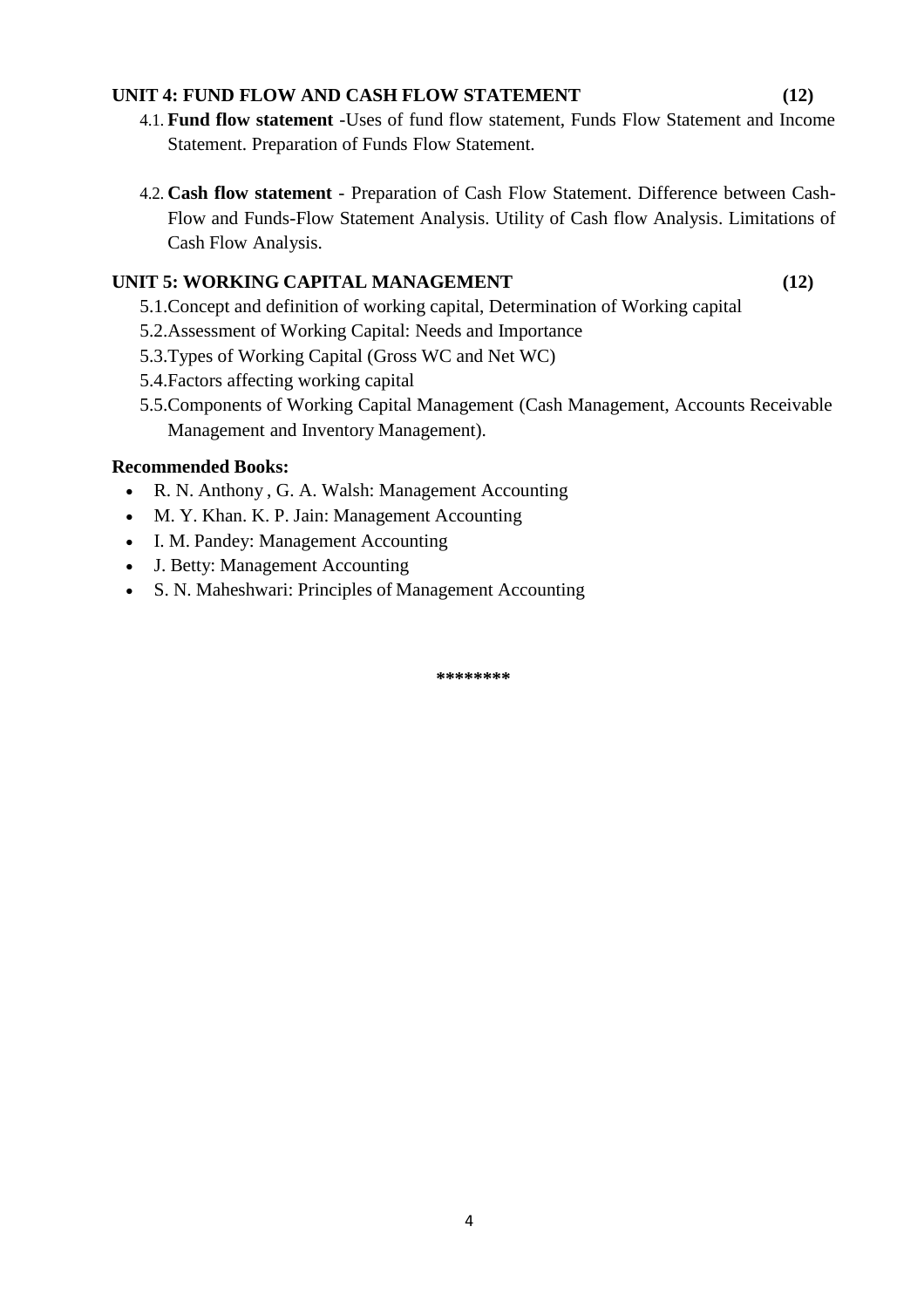### **SYLLABUS FOR M. Com. Part I (w. e. from June, 2019) Academic Year 2019-2020**

| <b>Class</b>  | $: M. Com. Part I (Semester-I)$ |
|---------------|---------------------------------|
|               | Paper Code: COMSM4102           |
| <b>Paper</b>  | $\mathbf{r}$ $\mathbf{r}$       |
| <b>Credit</b> | : 04                            |

**Paper : - Title of Paper : Strategic Management Credit : 04 No. of lectures: 48**

### **Learning Objectives:**

- 1. To expose participants to various perspectives and concepts of Strategic Management.
- 2. To help participants develop skills for applying these concepts to the solution of business problems.
- 3. To help students master the analytical tools of strategic management.

### **Learning Outcome:**

The course will help the students to get a thorough knowledge about strategic management. It would also enable the students to know about strategy formulation, analysis, planning, choices, implementation and blue ocean strategy.

### **TOPICS/CONTENTS:**

# **UNIT 1: NATURE AND SCOPE OF STRATEGIC MANAGEMENT (04)**

- 1.1. Characteristics, Dimensions Approaches to Strategic Decision Making, Strategic Management Process
- 1.2. Components of Strategic Management Model
- 1.3. Policy & Strategic Management, Strategic role of Board of Directors and Top Management
- 1.4. Strategic Implications of Social and Ethical Issues

# **UNIT 2: STRATEGY FORMULATION AND STRATEGIC ANALYSIS (08)**

- 2.1.Company's Goals, Mission and Social Responsibility, Vision –
- 2.2.Objectives Analysis of Board Environment
- 2.3. External Environment Factors Economic, Social, Political, Ecological,
- 2.4. International, Industrial Competitive Forces and Strategy, Industry Analysis (Michael Porter's Model)
- 2.5. Analysis of Strategic advantage

### **UNIT 3: STRATEGIC PLANNING AND STRATEGIC OPTIONS (12)**

- 3.1. Conceptual Understanding of Strategic Plan, Meaning, Stages (Steps),
- 3.2. Alternatives, Advantages and Disadvantages of Strategic Planning, How to make it effective?
- 3.3. Generating Strategic Alternatives, Strategic Options at Corporate (Company) Level
- 3.4.Stability, Growth and Defensive Strategies, External Growth Strategies
- 3.5. Mergers, Acquisition, Joint Ventures and Strategic Alliance, Evaluation of Strategic Alternatives
- 3.6. Product Port Folio Models, Selection of Suitable Corporate Strategy.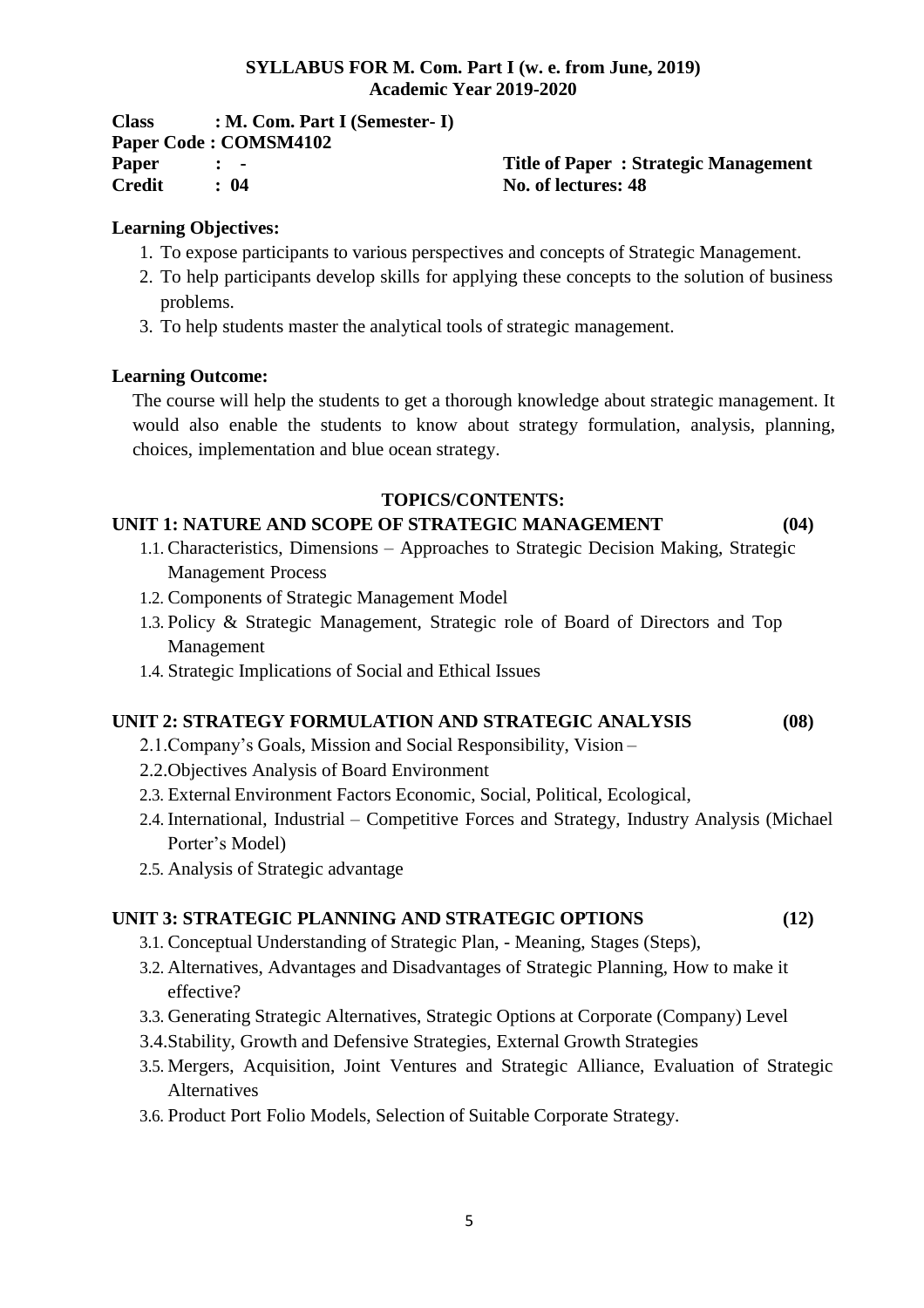### **UNIT 4: FUNCTIONAL STRATEGY (12)**

- 4.1.Research and Development (R&D) Strategy –Need, Formulating R and D Strategy
- 4.2.Human Resource (HR) Strategy Acquisition of Human Resources, motivation and maintenance of HR
- 4.3.Financial Strategy Need, Financial Objectives, Making Strategic Financial Decisions
- 4.4.Logistics Strategy

### **UNIT 5: BLUE OCEAN STRATEGY (12)**

- 5.1. Difference between blue & red ocean strategies, principles of blue ocean strategy, Strategy Canvass & Value Curves, Four Action framework
- 5.2. Business Models: Meaning & components of business models, new business models for Internet Economy– E-Commerce Business Models and Strategies – Internet Strategies for Traditional Business –Virtual Value Chain
- 5.3. Sustainability & Strategic Management: Threats to sustainability, Integrating Social & environmental sustainability issues in strategic management, meaning of triple bottom line, people-planet-profits.

### **Recommended Books:**

- From Strategic Planning to Management -By Ansoff M.Igor, R. P. Declorch, R. I. Hayes (Willey 1976)
- Cases in Strategic Management By Buddhiraja S. B. and M. B. Athreeya (TMH Publishing Company, New Delhi, 1996)
- Business Policy:Strategic Planning and Management, By Ghosh P. K.8th Edition Sultan Chand and Sons, New Delhi
- Strategic Management -Formulation, Implementation and Control By John A PearceII, Richard B.Robinson Jr. 9th Edition (The Mc-Graw Hill Companies)
- Management Policy and Strategic Management (Concepts, Skills and Practices) By R. M. Srivastava, Himalya Publishing House
- Contemporary Strategy Analysis By Grant Robert M. 2nd Edition Blackwell Publisher
- Strategic Management of Organizations and Stakeholders –Concepts and Cases By Harrison and St. John, South western College Publishing, Ohio, USA-1998
- Strategic Management By Hunger, J. David and Thomas Wheelar, 6th Edition, Addision Wesley Longman Inc., USA
- Strategic Management Concepts and Cases By J. Thomson, Athur and M. J. Strickland III, McGraw Hill 2001
- Strategic Management -By Miller A , McGraw Hill 1998

**\*\*\*\*\*\*\*\***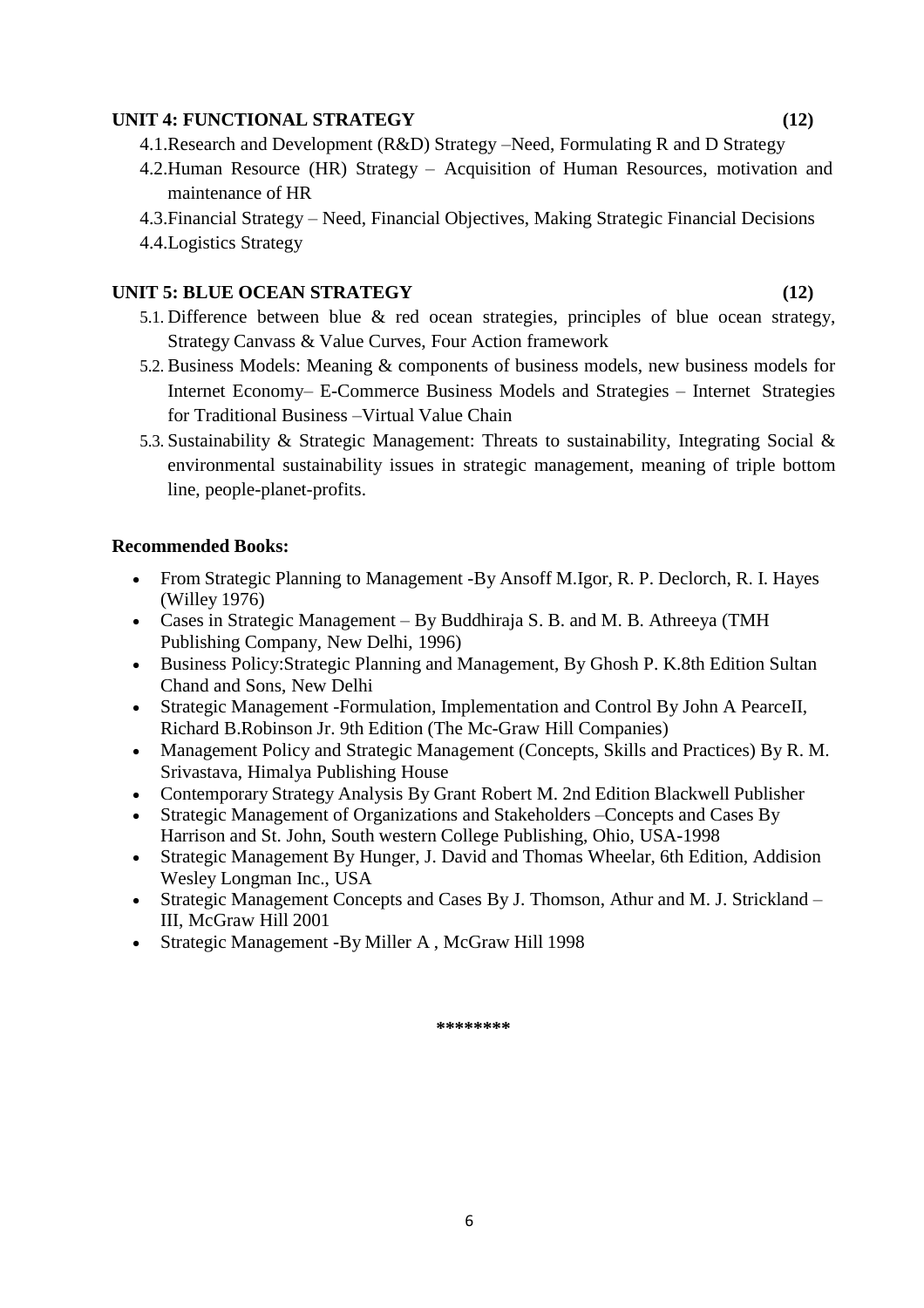# **SYLLABUS FOR M. Com. Part I (w. e. from June, 2019) Academic Year 2019-2020**

| <b>Class</b> | $: M. Com. Part I (Semester-I)$ |                                            |
|--------------|---------------------------------|--------------------------------------------|
|              | Paper Code: COMAA4103           |                                            |
| Paper        | $\mathbf{r}$ $\mathbf{r}$       | <b>Title of Paper: Advanced Accounting</b> |
| Credit       | : 04                            | No. of lectures: 48                        |

### **Learning Objectives:**

- 1. To lay a theoretical foundation of Accounting and Accounting Concepts.
- 2. To gain ability to solve problems relating to Company Accounts, Valuations and special types of situations.
- 3. To expose the students about branches of accounting.
- 4. To understand the new emerging trends in the field of accounting.

### **Learning Outcome:**

The course will help the students to get deep knowledge about basic accounting concepts which are universally accepted. He also aware about the accounting standards used in India. He is able to prepare consolidated financial accounts of holding company and know about the accounting system of various branches. Students would also aware about the new trends in accounting and branches of accounting.

### **TOPICS/CONTENTS**

### **UNIT 1: BASIC OF ACCOUNTING (08)**

- 1.1. Concepts and Principles Generally Accepted Accounting Principles (GAAP), **Conventions**
- 1.2. Branches of Accounting
- 1.3. Professional Development of Accounting in India
- 1.4. Introduction to Accounting Standards, Accounting Standard Board & its functions.

### **UNIT 2: HOLDING COMPANY ACCOUNTING (12)**

- 2.1.Consolidated Accounts of Holding Companies
- 2.2.Consolidation-Intercompany transaction
- 2.3. Issue of Bonus Shares, Revaluation of fixed Assets,
- 2.4. Debentures and Preference Shares of subsidiary Company, Dividend

### **UNIT 3: BRANCH ACCOUNTING (12)**

- 3.1. Types of Branches Dependant & Independent Branches
- 3.2. Accounting at Head Office, Accounting at Branch, Some Special Transactions
- 3.3.Methods of Accounting Debtors System, Stock & Debtors System and Double Column System

### **UNIT 4: ACCOUNTING FOR FOREIGN BRANCHES (10)**

- 4.1. Concept of Foreign Branches
- 4.2. Rules of converting Trial Balance of the foreign Branch in Head Office Currency
- 4.3. Preparation of Trading, Profit and Loss A/c and Balance Sheet in HO Books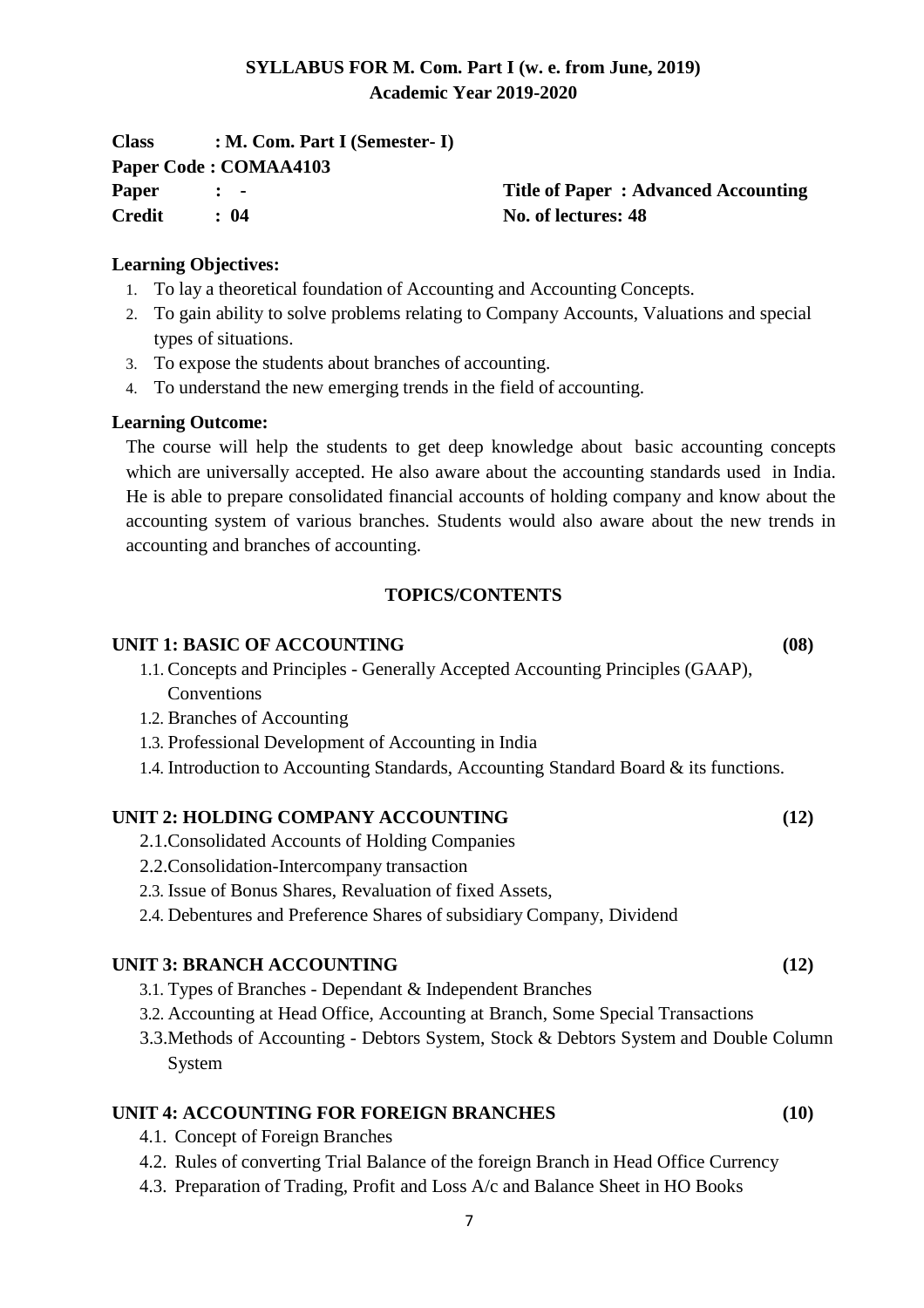# **UNIT 5: EMERGING TRENDS IN ACCOUNTING (THEORY ONLY) (06)**

### **(Students can choose any 4 out of 10 for the study)**

- 5.1.Inflation Accounting
- 5.2.Human Resource Accounting
- 5.3.Social Accounting
- 5.4.Forensic Accounting
- 5.5.Social Responsibility Accounting
- 5.6.Carbon Credit Accounting
- 5.7.Environmental Accounting
- 5.8.Botanical Accounting
- 5.9. Accounting for KPO (Knowledge Process Outsourcing)
- 5.10. Accounting for BPO (Business Process Outsourcing)

### **Recommended Books**:

- Shukla and Grewal: Advanced Accounts. (S. Chand & Co Ltd. New Delhi)
- Jain and Narang: Advanced Accounts.(Kalyani Publishers, Ludhiana)
- Sr. K. Paul: Accountancy, Volume-I and II.(New Central Book Agency, Kolkata)
- R. K. Lele and Jawaharlal: Accounting Theory (Himalaya Publishers)
- Dr. L. S. Porwal: Accounting Theory (Tata McGraw Hill).
- Robert Anthony, D.F.Hawkins & K.A. Merchant: Accounting Text & Cases (Tata McGraw Hill)
- S.N. Maheshwari: Corporate Accounting, Viakas Publishing House Pvt. Ltd. New Delhi)
- Dr.Ashok Sehgal & Dr.Deepak Sehgal: Advanced Accounting (Taxmann, New Delhi).

**\*\*\*\*\*\*\*\***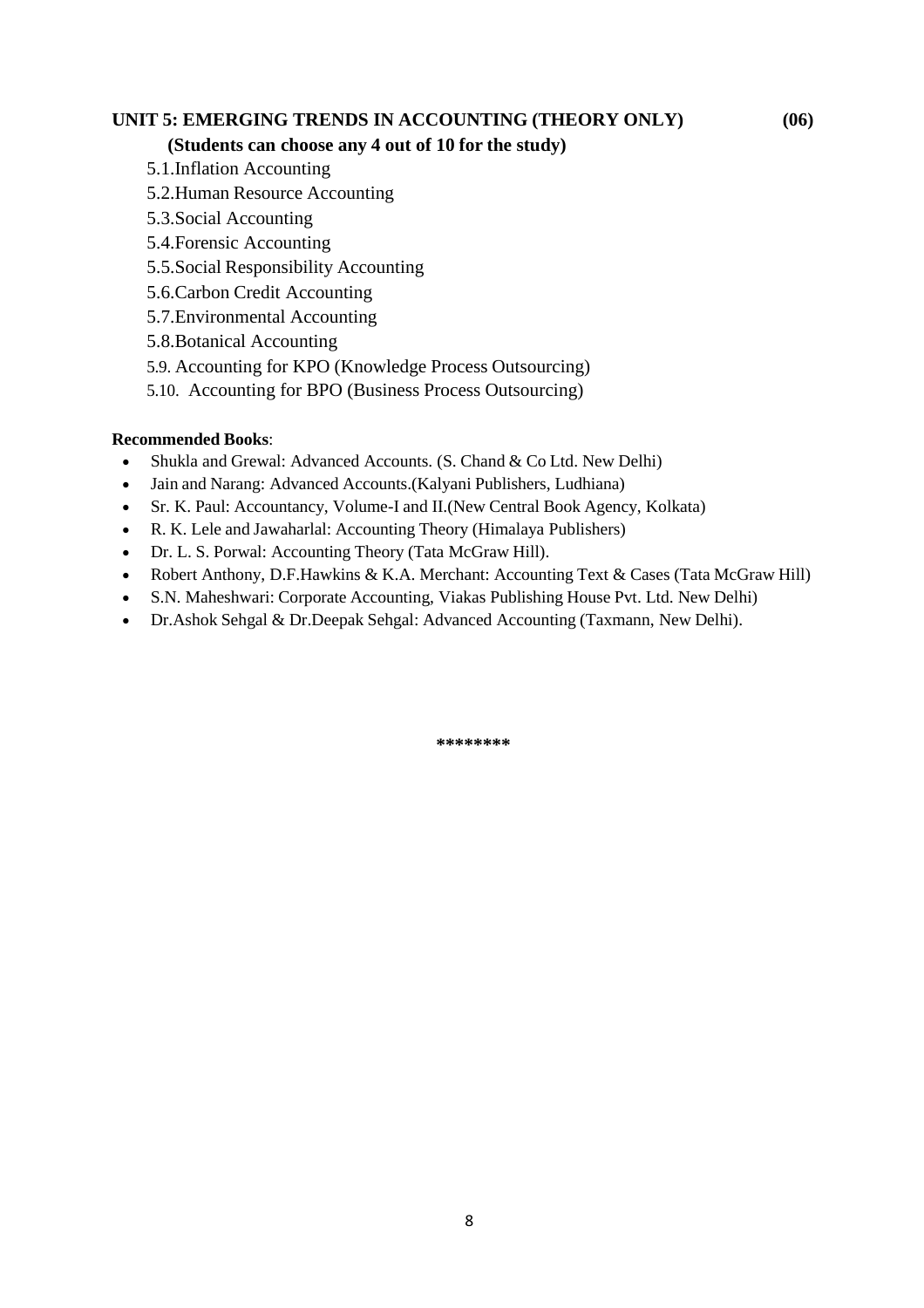### **SYLLABUS FOR M. Com. Part I (w. e. from June, 2019) Academic Year 2019-2020**

**Class : M. Com. Part I (Semester- I) Paper Code : COMIT4104 Paper : - Title of Paper : Income Tax Credit : 04 No. of lectures: 48**

### **Learning Objectives:**

- 1. To enable students to acquire sound knowledge of various concepts, rule and provisions of Income Tax Act; 1961
- 2. To know about the provisions regarding residential status and tax liability of the assessee.
- 3. To provide the knowledge of various heads of incomes and exemptions.
- 4. To aware the students about deductions available from income.

### **Learning Outcome:**

This will help the students to get knowledge about Income Tax Act. It would also enable the students to know about computation of taxable income from Salary, House Property, Business income, Capital Gain etc. and Tax Liability. He also gets aware regarding provisions of residential status and incident of tax.

### **TOPICS/CONTENTS**

### **UNIT 1: CONCEPTS AND DEFINITION (06)**

- 1.1. History of Income Tax in India
- 1.2. Fundamental Concepts and definitions under Income Tax Act, 1961
- 1.3. Rates of taxes Basis of charge
- 1.4. Residential status and scope of total income
- 1.5. Income Exempt from tax
- 1.6. Capital & Revenue incomes and expenditures
- 1.7. PAN- Permanent Account Number

### **UNIT 2: HEADS OF INCOME: SALARIES & HOUSE PROPERTY (12)**

- 2.1.**Income from Salaries:** Chargeability Definition of Salary, Allowances and Perquisites, Types of Allowances, Valuation of Perquisites, Provident Funds, Deduction from Salaries (Theory & Advanced problems).
- 2.2.**Income from House Property:** Basic Concepts/ Terminology Municipal Value, Fair Value, Standard Rent as per Rent Control Act, Municipal Tax, Unrealized Rent, Vacancy Loss, Annual Value - Self occupied property and let out property -deemed to be let out property - Permissible deductions. (Theory & Advanced problems).

### **UNIT 3: INCOME FROM BUSINESS OR PROFESSION (12)**

- 3.1.Meaning of Business, Profession and Vocation-
- 3.2.Chargeability (Section 28)
- 3.3.Deductions expressly allowanced
- 3.4.Specific disallowances
- 3.5.Method of accounting Maintenance of Books of Account, Audit of Accounts